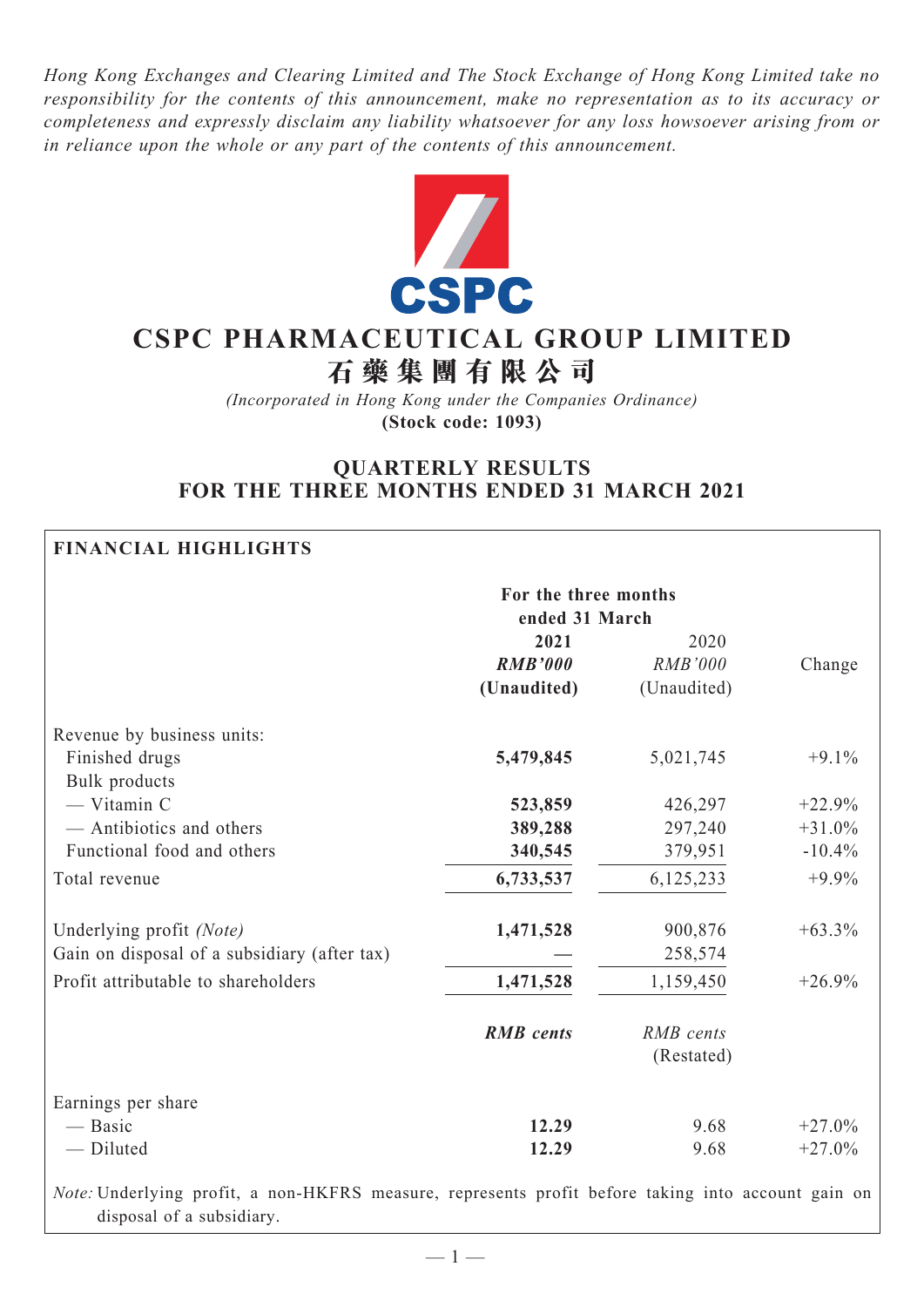The Board of Directors of CSPC Pharmaceutical Group Limited (the "Company") is pleased to announce the unaudited consolidated results of the Company and its subsidiaries (the "Group") for the three months ended 31 March 2021 as follows:

# **Condensed CONSOLIDATED STATEMENT OF PROFIT OR LOSS**

*For the three months ended 31 March 2021*

|                                        | For the three months<br>ended 31 March |                |
|----------------------------------------|----------------------------------------|----------------|
|                                        | 2021                                   | 2020           |
|                                        | <b>RMB'000</b>                         | <b>RMB'000</b> |
|                                        | (Unaudited)                            | (Unaudited)    |
| Revenue                                | 6,733,537                              | 6,125,233      |
| Cost of sales                          | (1,549,407)                            | (1, 595, 952)  |
| Gross profit                           | 5,184,130                              | 4,529,281      |
| Other income                           | 50,333                                 | 35,025         |
| Other gains or losses                  | 98,285                                 | 34,973         |
| Selling and distribution expenses      | (2,620,356)                            | (2,550,933)    |
| Administrative expenses                | (216,760)                              | (277, 784)     |
| Research and development expenses      | (691, 293)                             | (568, 138)     |
| Other expenses                         | (13, 804)                              | (39,675)       |
| Share of results of joint ventures     | 10,082                                 | 8,412          |
| Share of results of associates         | (13, 739)                              | 96             |
| Gain on disposal of a subsidiary       |                                        | 286,232        |
| Finance costs                          | (2, 833)                               | (2,177)        |
| Profit before tax                      | 1,784,045                              | 1,455,312      |
| Income tax expense                     | (286, 427)                             | (283, 175)     |
| Profit for the period                  | 1,497,618                              | 1,172,137      |
| Profit for the period attributable to: |                                        |                |
| Owners of the Company                  | 1,471,528                              | 1,159,450      |
| Non-controlling interests              | 26,090                                 | 12,687         |
|                                        | 1,497,618                              | 1,172,137      |
|                                        | <b>RMB</b> cents                       | RMB cents      |
|                                        |                                        | (Restated)     |
| Earnings per share                     |                                        |                |
| — Basic                                | 12.29                                  | 9.68           |
| - Diluted                              | 12.29                                  | 9.68           |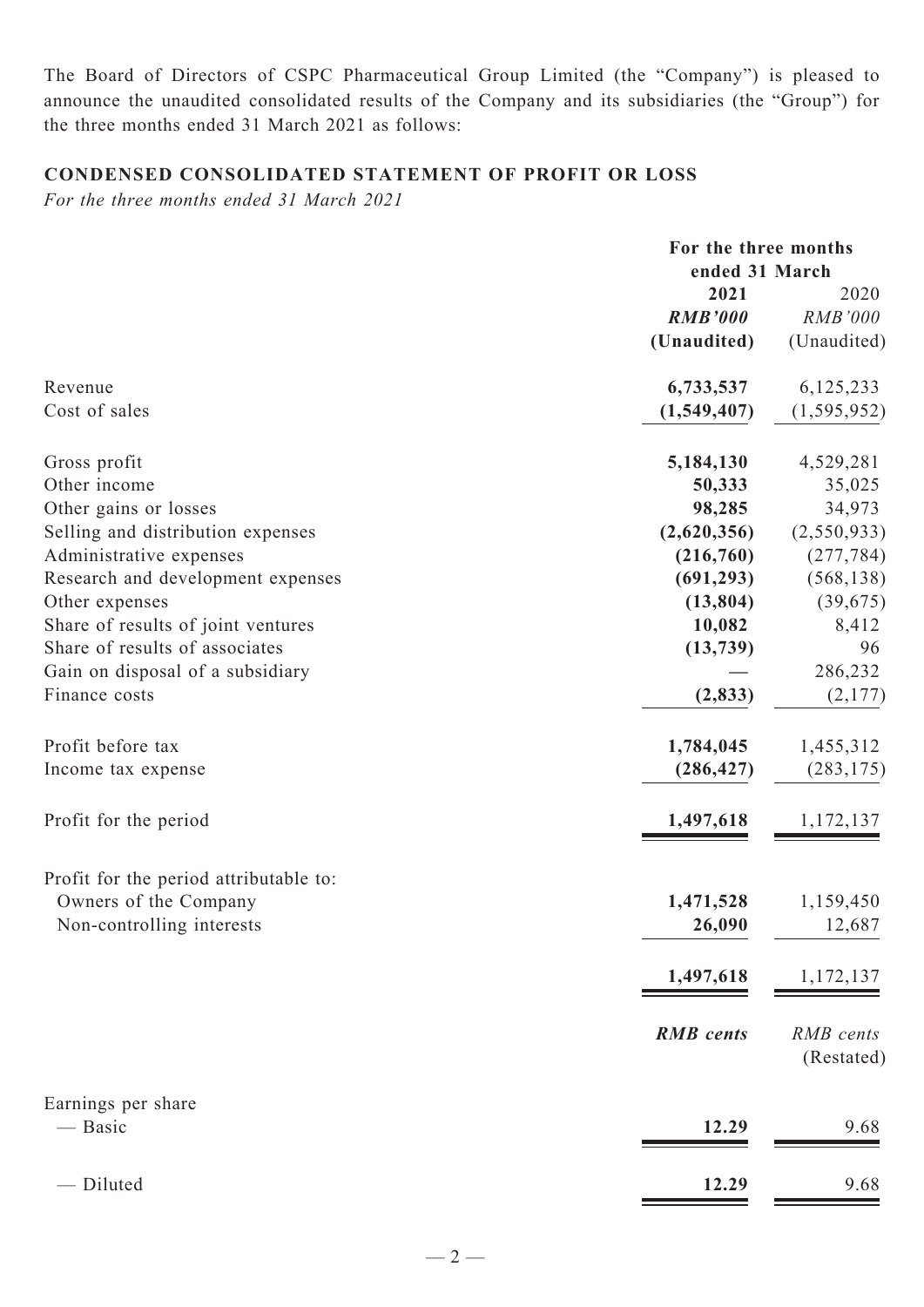# **CONDENSED CONSOLIDATED statement of Profit or Loss and Other comprehensive income**

*For the three months ended 31 March 2021*

|                                                               | For the three months |                |  |
|---------------------------------------------------------------|----------------------|----------------|--|
|                                                               | ended 31 march       |                |  |
|                                                               | 2021                 | 2020           |  |
|                                                               | <b>RMB'000</b>       | <b>RMB'000</b> |  |
|                                                               | (Unaudited)          | (Unaudited)    |  |
| Profit for the period                                         | 1,497,618            | 1,172,137      |  |
| Other comprehensive income                                    |                      |                |  |
| Item that will not be reclassified to profit or loss:         |                      |                |  |
| Fair value gain on financial assets measured at fair value    |                      |                |  |
| through other comprehensive income, net of tax                | 24,361               | 63,045         |  |
| Item that may be reclassified subsequently to profit or loss: |                      |                |  |
| Exchange differences on translation of foreign operations     | 15,465               | (1,663)        |  |
| Other comprehensive income for the period, net of income      |                      |                |  |
| tax                                                           | 39,826               | 61,382         |  |
| Total comprehensive income for the period                     | 1,537,444            | 1,233,519      |  |
| Total comprehensive income for the period attributable to:    |                      |                |  |
| Owners of the Company                                         | 1,511,354            | 1,220,832      |  |
| Non-controlling interests                                     | 26,090               | 12,687         |  |
|                                                               | 1,537,444            | 1,233,519      |  |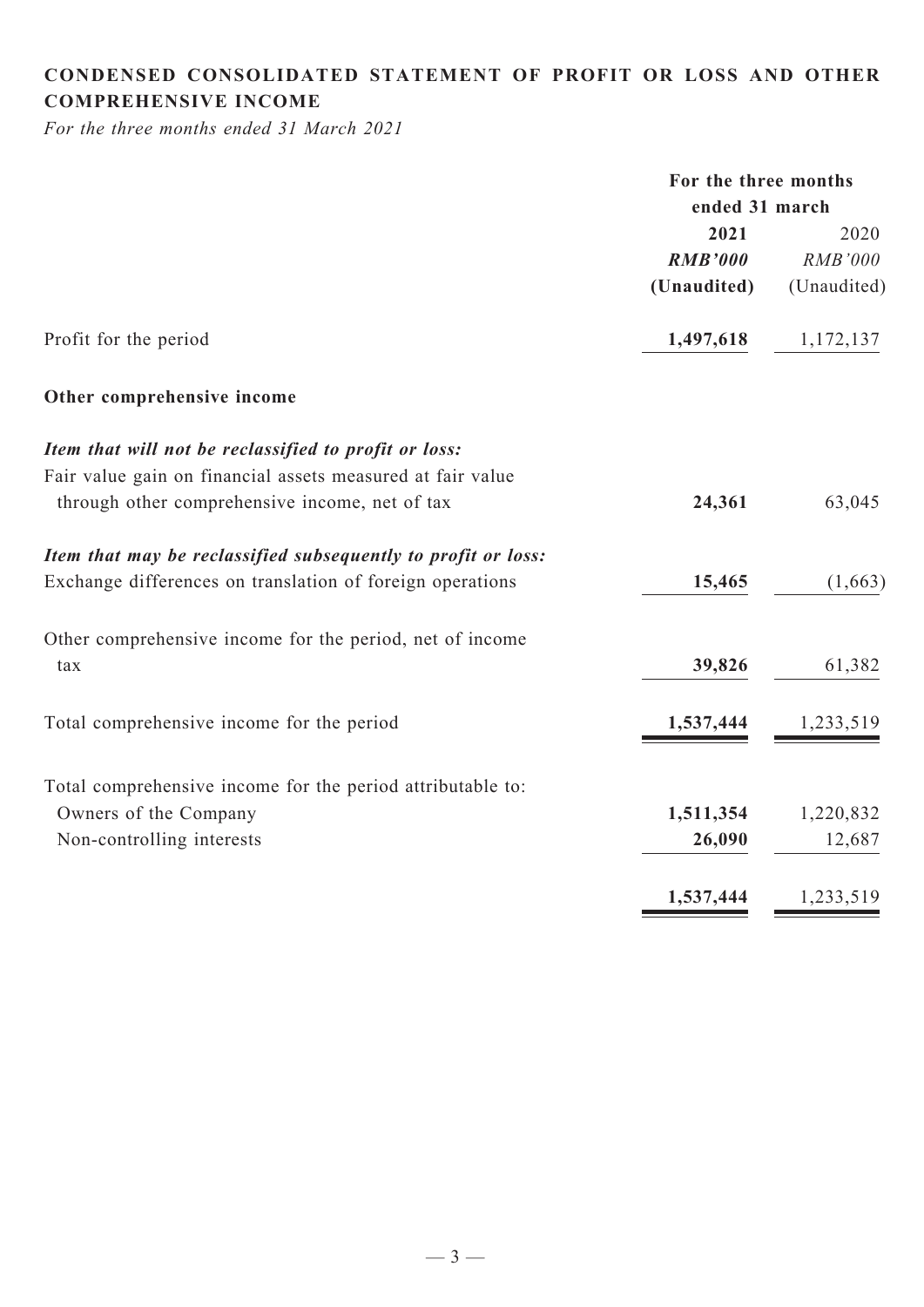#### **Notes:**

# **1. Principal Accounting Policies**

The principal accounting policies and methods of computation used in the preparation of the financial data for the three months ended 31 March 2021 are consistent with those followed in the preparation of the Group's financial statements for the year ended 31 December 2020.

#### **2. REVENUE and Segment Information**

Information reported to executive directors, being the chief operating decision maker ("CODM"), for the purposes of resources allocation and assessment of segment performance focuses on types of goods delivered. The reportable segments of the Group are as follows:

- (a) Finished drugs research and development, manufacture and sale of pharmaceutical products;
- (b) Bulk products manufacture and sale of vitamin C, antibiotic and other products in bulk powder form;
- (c) Functional food and others manufacture and sale of functional food products (including caffeine additives and vitamin supplements), provision of healthcare services and others.

The following is an analysis of the Group's revenue and results by operating and reportable segment.

#### *For the three months ended 31 March 2021 (Unaudited):*

|                                    |                                     |                             | <b>Bulk products</b>                               | Functional                           |                                    | <b>Eliminations Consolidated</b><br><b>RMB'000</b> | <b>RMB'000</b> |
|------------------------------------|-------------------------------------|-----------------------------|----------------------------------------------------|--------------------------------------|------------------------------------|----------------------------------------------------|----------------|
|                                    | Finished<br>drugs<br><b>RMB'000</b> | Vitamin C<br><b>RMB'000</b> | <b>Antibiotics</b><br>and others<br><b>RMB'000</b> | food and<br>others<br><b>RMB'000</b> | Segment<br>total<br><b>RMB'000</b> |                                                    |                |
| <b>SEGMENT REVENUE</b>             |                                     |                             |                                                    |                                      |                                    |                                                    |                |
| External sales                     | 5,479,845                           | 523,859                     | 389,288                                            | 340,545                              | 6,733,537                          |                                                    | 6,733,537      |
| Inter-segment sales                |                                     | 1,978                       | 20,775                                             | 5,415                                | 28,168                             | (28, 168)                                          |                |
| <b>TOTAL REVENUE</b>               | 5,479,845                           | 525,837                     | 410,063                                            | 345,960                              | 6,761,705                          | (28, 168)                                          | 6,733,537      |
| <b>SEGMENT PROFIT</b>              | 1,380,971                           | 204,870                     | 26,453                                             | 75,909                               | 1,688,203                          |                                                    | 1,688,203      |
| Unallocated income                 |                                     |                             |                                                    |                                      |                                    |                                                    | 137,385        |
| Unallocated expenses               |                                     |                             |                                                    |                                      |                                    |                                                    | (35, 053)      |
| Share of results of joint ventures |                                     |                             |                                                    |                                      |                                    |                                                    | 10,082         |
| Share of results of associates     |                                     |                             |                                                    |                                      |                                    |                                                    | (13, 739)      |
| Finance costs                      |                                     |                             |                                                    |                                      |                                    |                                                    | (2, 833)       |
| Profit before tax                  |                                     |                             |                                                    |                                      |                                    |                                                    | 1,784,045      |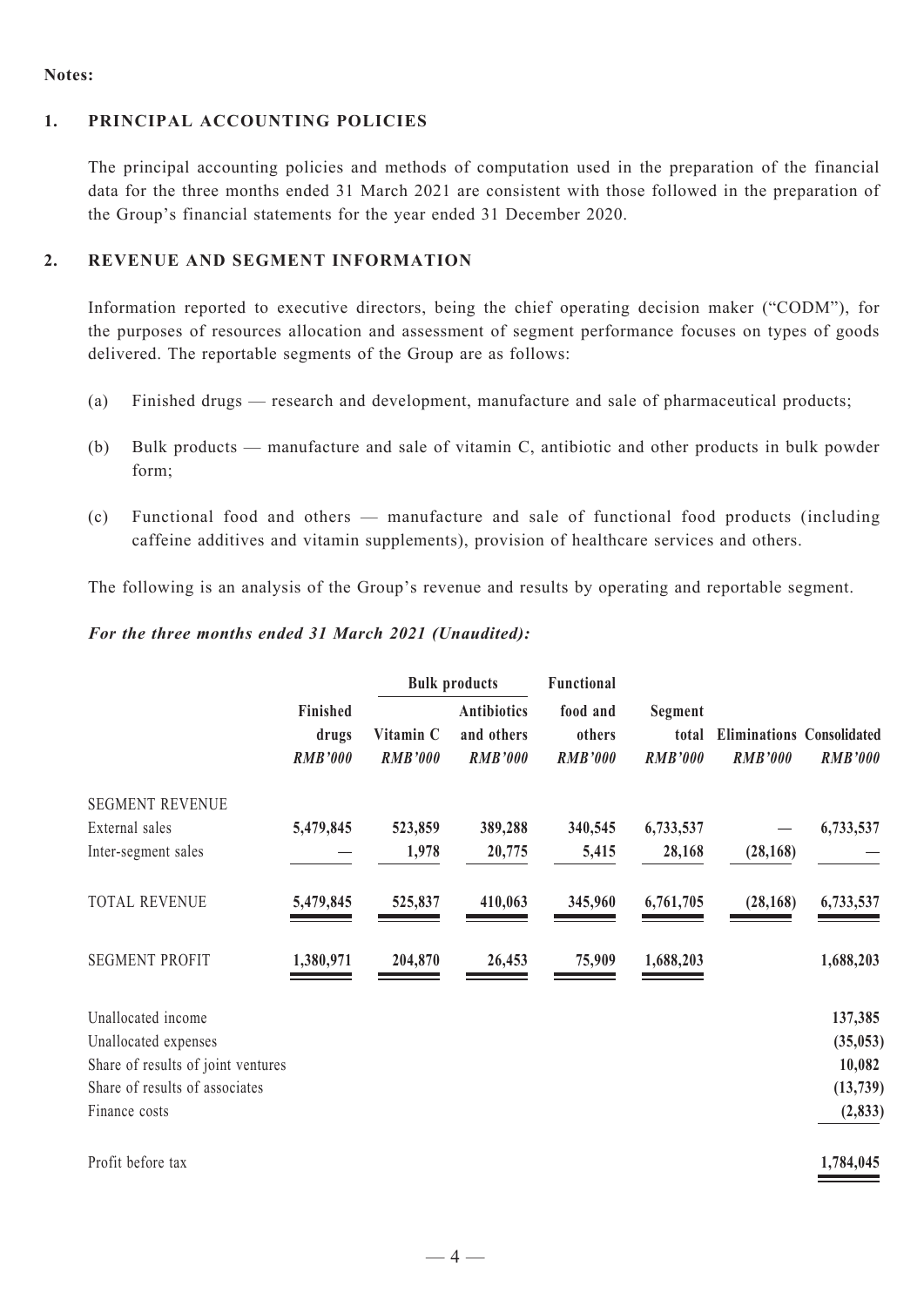#### *For the three months ended 31 March 2020 (Unaudited):*

|                                    |                              |                      | <b>Bulk</b> products<br>Functional   |                               |                             |                         |                         |
|------------------------------------|------------------------------|----------------------|--------------------------------------|-------------------------------|-----------------------------|-------------------------|-------------------------|
|                                    | Finished<br>drugs<br>RMB'000 | Vitamin C<br>RMB'000 | Antibiotics<br>and others<br>RMB'000 | food and<br>others<br>RMB'000 | Segment<br>total<br>RMB'000 | Eliminations<br>RMB'000 | Consolidated<br>RMB'000 |
| <b>SEGMENT REVENUE</b>             |                              |                      |                                      |                               |                             |                         |                         |
| External sales                     | 5,021,745                    | 426,297              | 297,240                              | 379,951                       | 6,125,233                   |                         | 6,125,233               |
| Inter-segment sales                |                              | 1,484                | 48,709                               | 3,249                         | 53,442                      | (53, 442)               |                         |
| <b>TOTAL REVENUE</b>               | 5,021,745                    | 427,781              | 345,949                              | 383,200                       | 6,178,675                   | (53, 442)               | 6,125,233               |
| <b>SEGMENT PROFIT</b>              | 1,007,060                    | 43,479               | 14,188                               | 84,507                        | 1,149,234                   |                         | 1,149,234               |
| Unallocated income                 |                              |                      |                                      |                               |                             |                         | 42,797                  |
| Unallocated expenses               |                              |                      |                                      |                               |                             |                         | (29, 282)               |
| Share of results of joint ventures |                              |                      |                                      |                               |                             |                         | 8,412                   |
| Share of results of associates     |                              |                      |                                      |                               |                             |                         | 96                      |
| Gain on disposal of a subsidiary   |                              |                      |                                      |                               |                             |                         | 286,232                 |
| Finance costs                      |                              |                      |                                      |                               |                             |                         | (2,177)                 |
| Profit before tax                  |                              |                      |                                      |                               |                             |                         | 1,455,312               |

Segment profit represents the profit earned by each segment without allocation of interest income, fair value changes on structured bank deposits, fair value changes on financial assets measured at fair value through profit or loss ("FVTPL"), finance costs, central administrative expenses, share of results of joint ventures and associates and gain on disposal of a subsidiary. This is the measure reported to the CODM for the purposes of resources allocation and performance assessment.

Inter-segment sales are charged at prevailing market rates.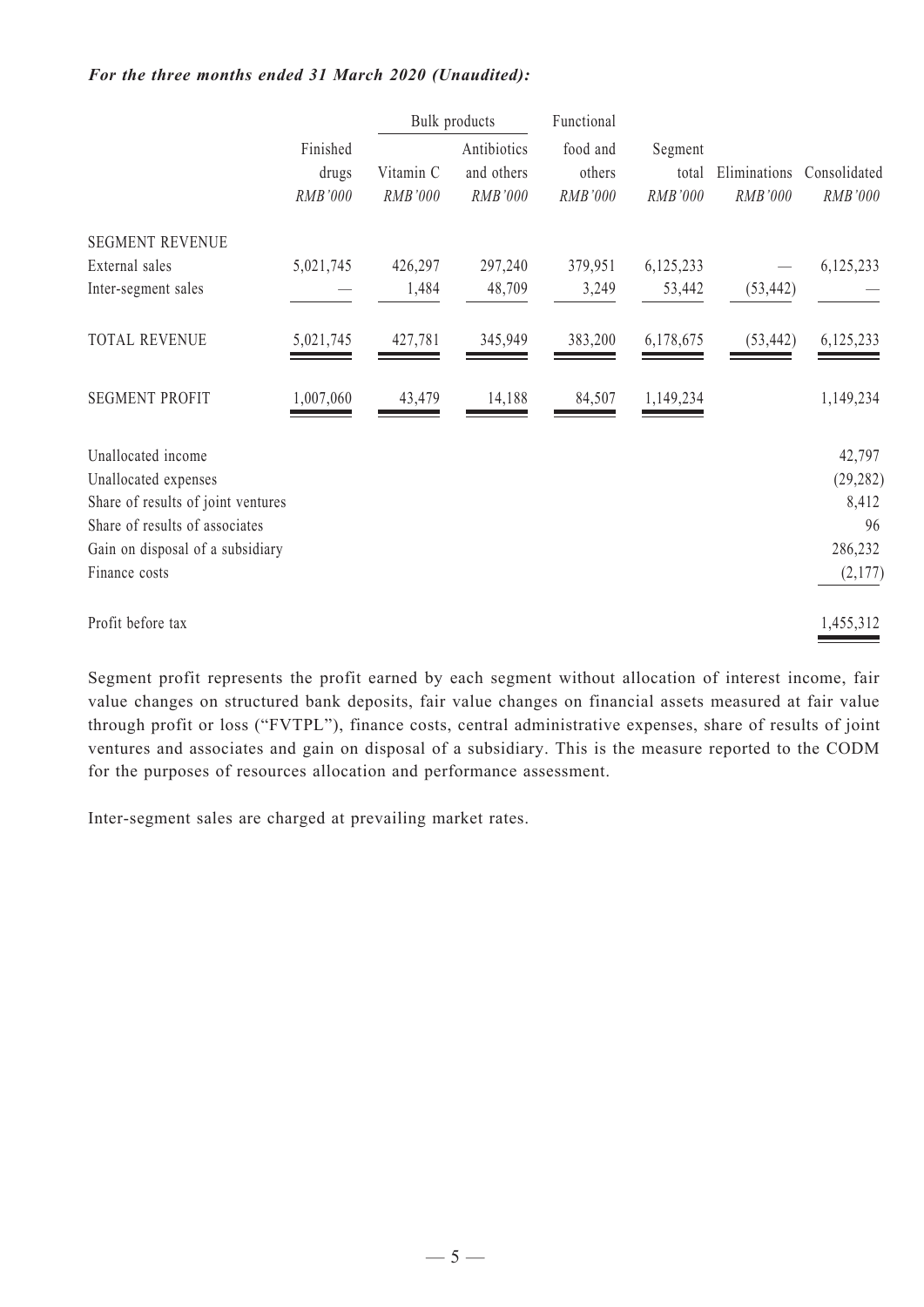|                                                                       | For the three months<br>ended 31 March |                |
|-----------------------------------------------------------------------|----------------------------------------|----------------|
|                                                                       | 2021                                   | 2020           |
|                                                                       | <b>RMB'000</b>                         | <i>RMB'000</i> |
|                                                                       | (Unaudited)                            | (Unaudited)    |
| Profit for the period has been arrived at after charging (crediting): |                                        |                |
| Amortisation of other intangible assets                               | 3,773                                  | 3,132          |
| Depreciation of right-of-use assets                                   | 34,481                                 | 22,222         |
| Depreciation of property, plant and equipment                         | 174,703                                | 168,260        |
| Depreciation of investment property                                   | 430                                    |                |
| Total depreciation and amortisation                                   | 213,387                                | 193,614        |
| Fair value changes on financial assets measured at FVTPL              |                                        |                |
| (included in other gains or losses)                                   | (81,260)                               |                |
| Fair value changes on structured bank deposits                        |                                        |                |
| (included in other gains or losses)                                   | (15, 011)                              | (18, 021)      |
| Government grant income (included in other income)                    | (7, 879)                               | (29, 935)      |
| Interest income on bank balances (included in other income)           | (22,660)                               | (13, 913)      |
| Net foreign exchange gain (included in other gains or losses)         | (3,998)                                | (17, 674)      |

*Note:* Cost of inventories recognised as an expense approximated cost of sales as shown in the condensed consolidated statement of profit or loss for the three months ended 31 March 2021 and 2020.

## **4. Gain on Disposal of a Subsidiary**

During the three months ended 31 March 2020, the Group entered into sales and purchase agreements with an independent third party to dispose of its 99.39% equity interest in Shijiazhuang Zhongrun Pharmaceutical Technology Limited for a total cash consideration of approximately RMB503,046,000, resulting in a gain of approximately RMB286,232,000.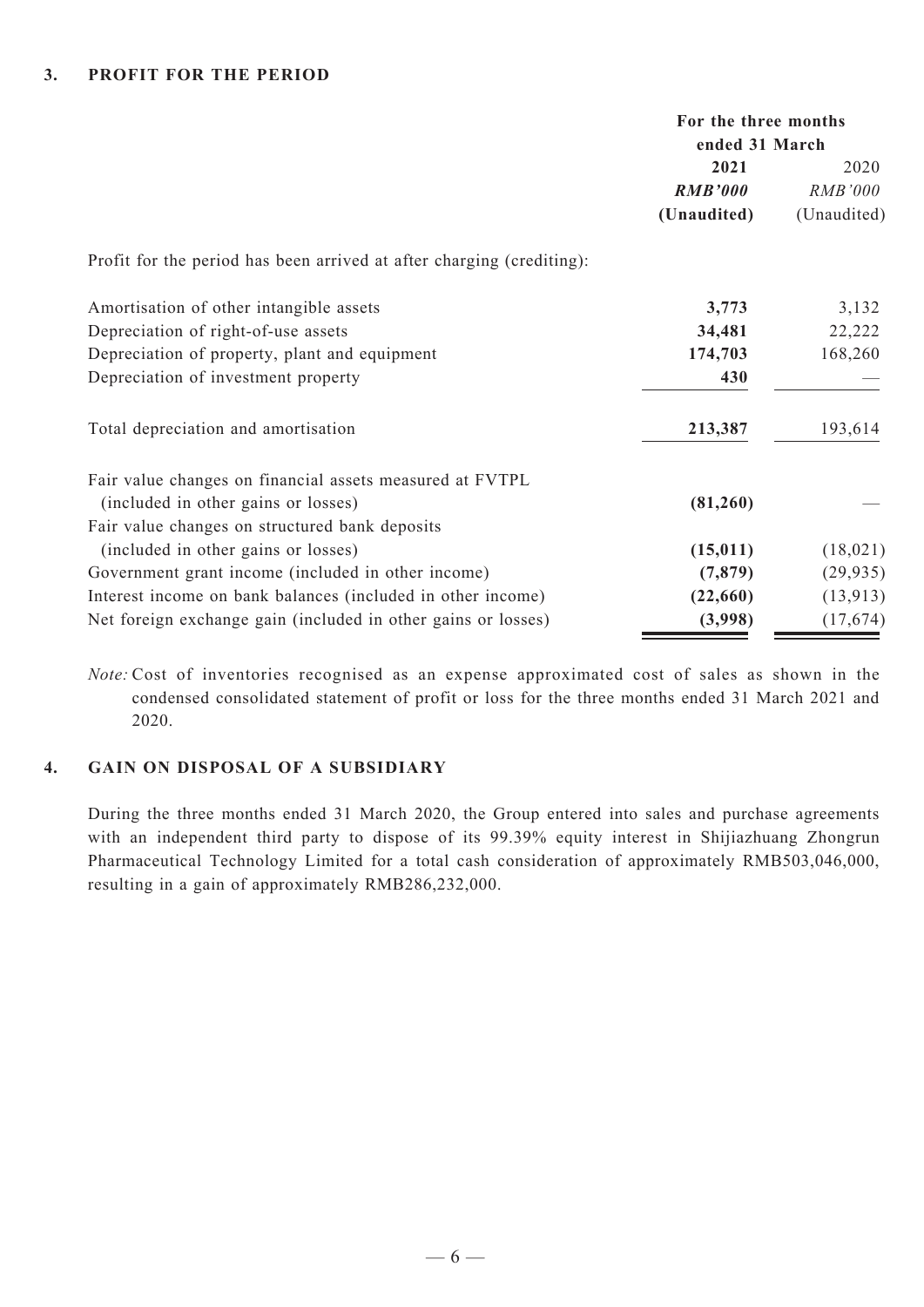## **5. Earnings Per Share**

The calculation of basic and diluted earnings per share attributable to the owners of the Company is based in the following data:

|                                                                   | For the three months<br>ended 31 March |             |
|-------------------------------------------------------------------|----------------------------------------|-------------|
|                                                                   | 2021                                   | 2020        |
|                                                                   | <b>RMB'000</b>                         | RMB'000     |
|                                                                   | (Unaudited)                            | (Unaudited) |
| Earnings                                                          |                                        |             |
| Earnings for the purposes of basic and diluted earnings per share | 1,471,528                              | 1,159,450   |
|                                                                   | For the three months<br>ended 31 March |             |
|                                                                   | 2021                                   | 2020        |
|                                                                   | '000                                   | '000        |
|                                                                   |                                        | (Restated)  |
| <b>Number of shares</b>                                           |                                        |             |
| Weighted average number of ordinary shares                        |                                        |             |
| for the purpose of basic earnings per share                       | 11,973,770                             | 11,973,770  |
| Effect of dilutive potential ordinary shares:                     |                                        |             |
| Unvested shares under share award scheme                          | 1,273                                  | 1,038       |
| Weighted average number of ordinary shares                        |                                        |             |
| for the purpose of diluted earnings per share                     | 11,975,043                             | 11,974,808  |
|                                                                   |                                        |             |

#### *Notes:*

- (a) The weighted average number of ordinary shares for the calculation of earnings per share for the three months ended 31 March 2020 has been adjusted for the effect of the bonus issues on 3 July 2020 and 29 October 2020.
- (b) The weighted average number of ordinary shares for the calculation of earnings per share for the three months ended 31 March 2021 and 2020 has been adjusted for the effect of shares held by the trustee pursuant to the share award scheme of the Company.
- (c) The calculation of diluted earning per share does not assume the exercise of a subsidiary's share options since their assumed exercise would result in an increase in earnings per share.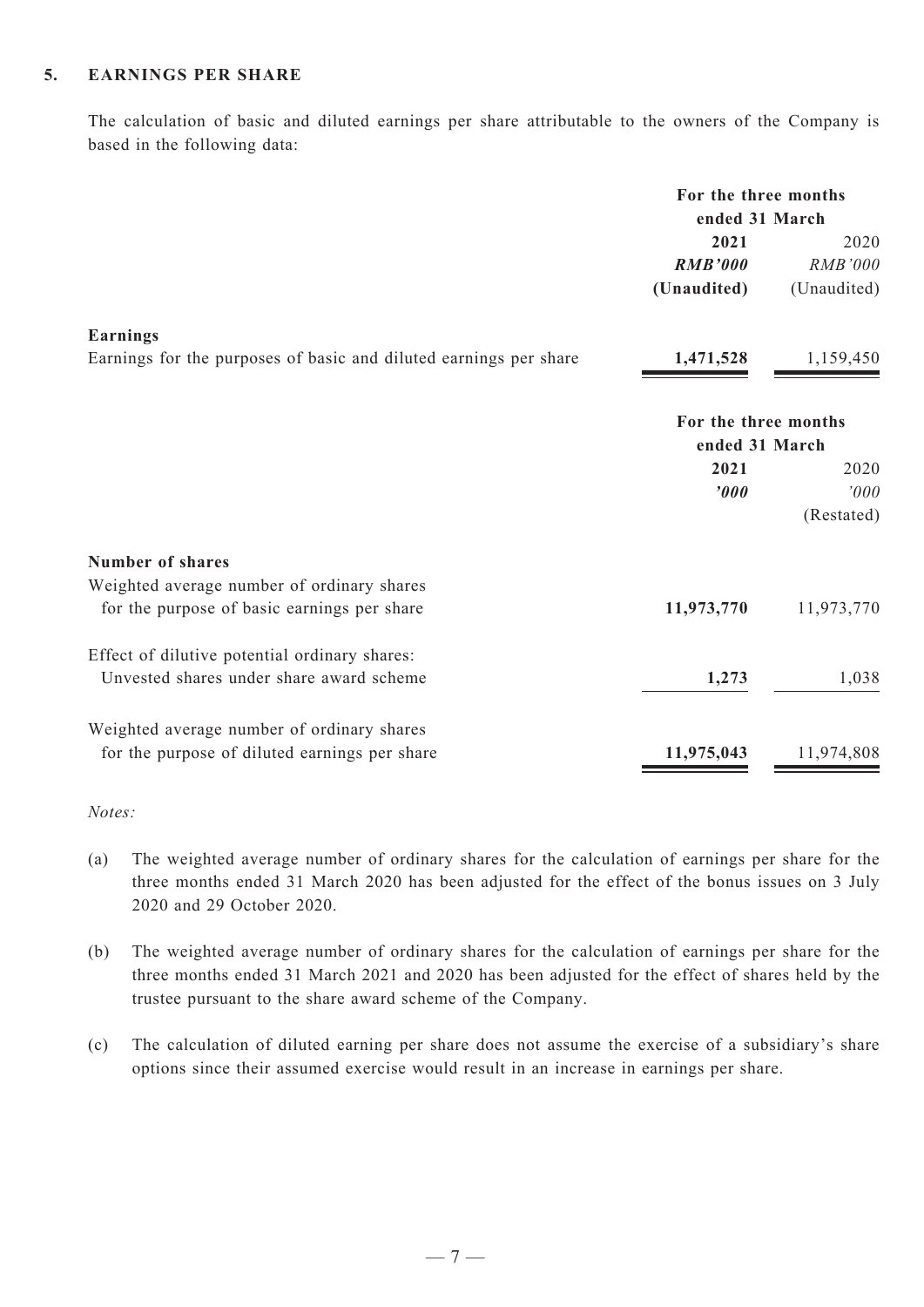# **Business REVIEW**

### **RESULTS**

For the three months ended 31 March 2021, the Group's revenue increased by 9.9% to RMB6,734 million and profit attributable to shareholders increased by 26.9% to RMB1,472 million. Basic earnings per share increased similarly to RMB12.29 cents.

#### **Finished Drug Business**

Under the operating environment of deepening healthcare reform and intensifying market competition, the Group continued to adopt measures such as professional academic promotion, hospital development, lower-tier market penetration, clinical application exploration and professional sales team expansion in order to drive the continuous growth of the finished drug business. For the first quarter of the year, the finished drug business achieved stable growth with sales reaching RMB5,480 million, representing an increase of 9.1% over the same period of last year. The sales performance by therapeutic area is as follows:

#### *Nervous System Disease Products*

Major products include NBP (恩必普) (butylphthalide soft capsules and butylphthalide sodium chloride injection), Oulaining (歐來寧) (oxiracetam capsules and oxiracetam for injection), Shuanling (舒安 靈) (pentoxifylline extended-release tablets and pentoxifylline injection), Enxi (恩悉) (pramipexole dihydrochloride tablets) and Oulaituo (歐來妥) (memantine hydrochloride tablets). For the current period, nervous system disease products recorded sales of RMB1,795 million, representing a year-onyear increase of 8.5%, with the sales of NBP increased by 8.7%; Oulaining decreased by 33.8% and Shuanling increased by 647.5%. The new edition of National Reimbursement Drug List was implemented in March, NBP also began to sell at the new market prices. With the strong market foundation laid by the previous continuous academic education, and the significantly improved accessibility and competitiveness of the product after price reduction, sales volume demonstrated a rapid growth trend. The volume of non-reimbursable prescriptions generated by the on-line hospitals established last year has even seen an explosive growth. The fast-growing sales volume is rapidly alleviating the impact of price reduction on results. At the beginning of the year, Enxi won the fourth round of national centralised procurement at an optimal price, having a chance of becoming a new growth drive following its nationwide implementation in May.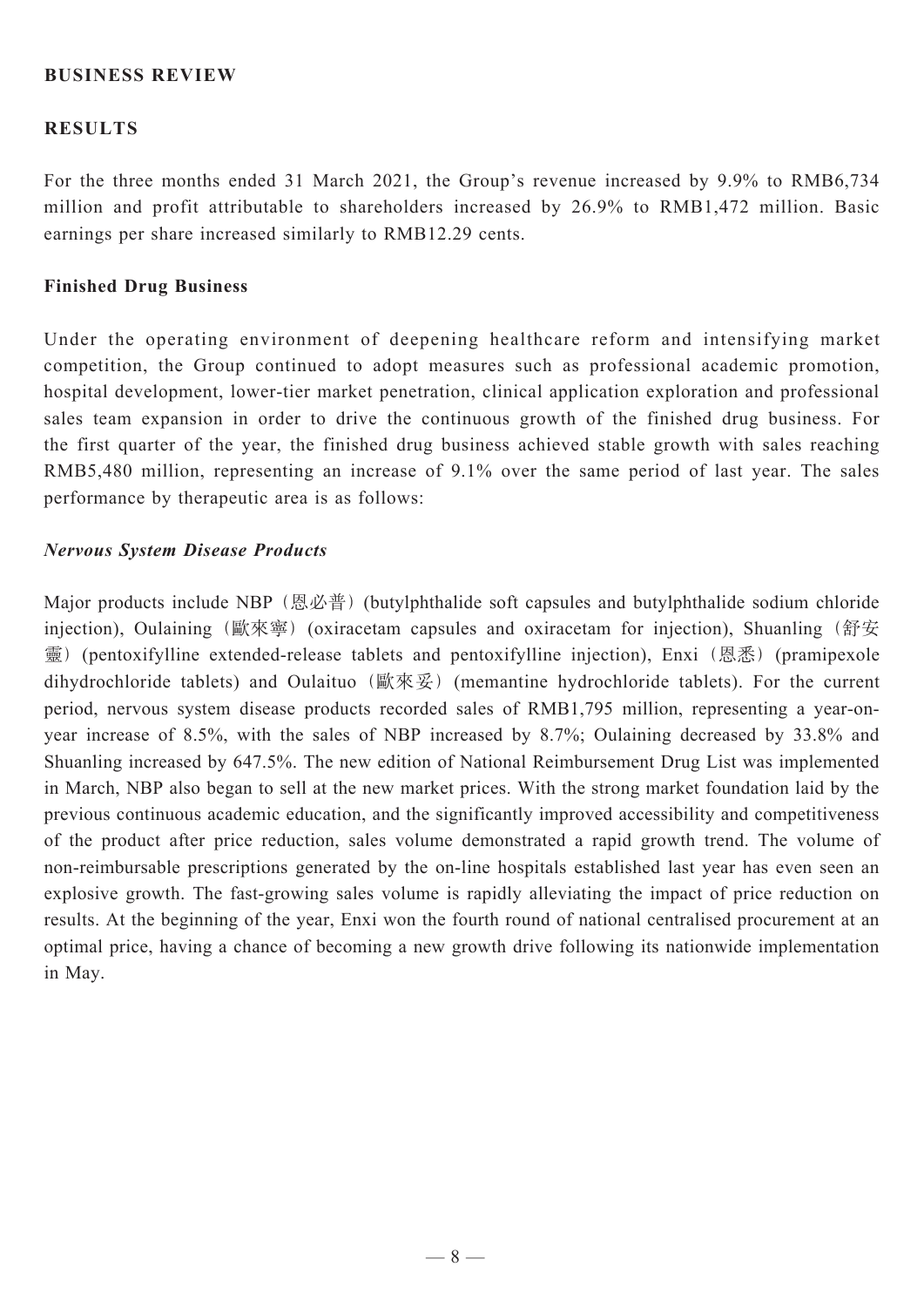# *Oncology products*

Major products include Duomeisu (多美素) (doxorubicin hydrochloride liposome injection), Jinyouli (津優力) (PEG-rhG-CSF injection), Keaili (克艾力) (paclitaxel for injection (albumin-bound)) and Wankeda (萬 可 達 ) (bortezomib for injection). For the current period, oncology products recorded sales of RMB1,869 million, representing a year-on-year increase of 20.4%, with the sales of Duomeisu increased by 60.1%, Keaili increased by 8.4% (sales volume increased by 252%, product price in the corresponding period of last year was before implementation of the centralised procurement results) and Jinyouli increased by 2.3%.

# *Anti-infective products*

Major products include Shuluoke (舒 羅 克 ) (meropenem for injection), Nuomoling (諾 莫 靈) (amoxicillin capsules), Xianqu/Shiyao (先 曲 / 石 藥 ) (ceftriaxone sodium for injection), Zhongnuolixin (中諾立新) (cefuroxime sodium for injection), Xinweihong (新維宏)(azithromycin tablets) and Weihong (維宏) (azithromycin dispersible tablets/capsules/enteric tablets). For the current period, anti-infective products recorded sales of RMB701 million, representing a year-onyear decrease of 9.6%.

# *Cardiovascular disease products*

Major products include Xuanning  $(\overline{\mathbf{\hat{x}}}$   $)$  (maleate levamlodipine tablets and dispersible tablets), Encun (恩 存 ) (clopidogrel bisulfate tablets), Daxinning (達 新 寧 ) (dronedarone hydrochloride tablets), Abikang (阿比康) (aspirin enteric tablets) and Meiluolin (美洛林) (ticagrelor tablets). For the current period, cardiovascular disease products recorded sales of RMB719 million, representing a year-on-year increase of 23.5%, with the sales of Xuanning increased by 25.5%. Encun has entered the second year of centralised procurement with significant increase in procurement volume quoted in provinces won, driving sales for the current period to increase by 19.9%.

# *Respiratory disease products*

Major products include Qixiao (琦效) (arbidol hydrochloride tablets), Zhongnuolike (中諾立克) (ambroxol hydrochloride oral solution), Zhongnuoping (中諾平) (ambroxol hydrochloride extendedrelease tablets) and Nuoyian (諾一安) (montelukast sodium tablets/chewable tablets). For the current period, respiratory disease products recorded sales of RMB107 million, representing a year-on-year decrease of 44%.

# *Digestion and metabolism disease products*

Major products include Linmeixin (林美欣) (glimepiride dispersible tablets), Shuanglexin (雙樂 欣) (metformin hydrochloride tablets/extended-release tablets), Xinweiping (欣維平) (acarbose tablets) and Debixin (得必欣) (omeprazole enteric capsules). For the current period, digestion and metabolism disease products recorded sales of RMB118 million, representing a year-on-year decrease of 9%.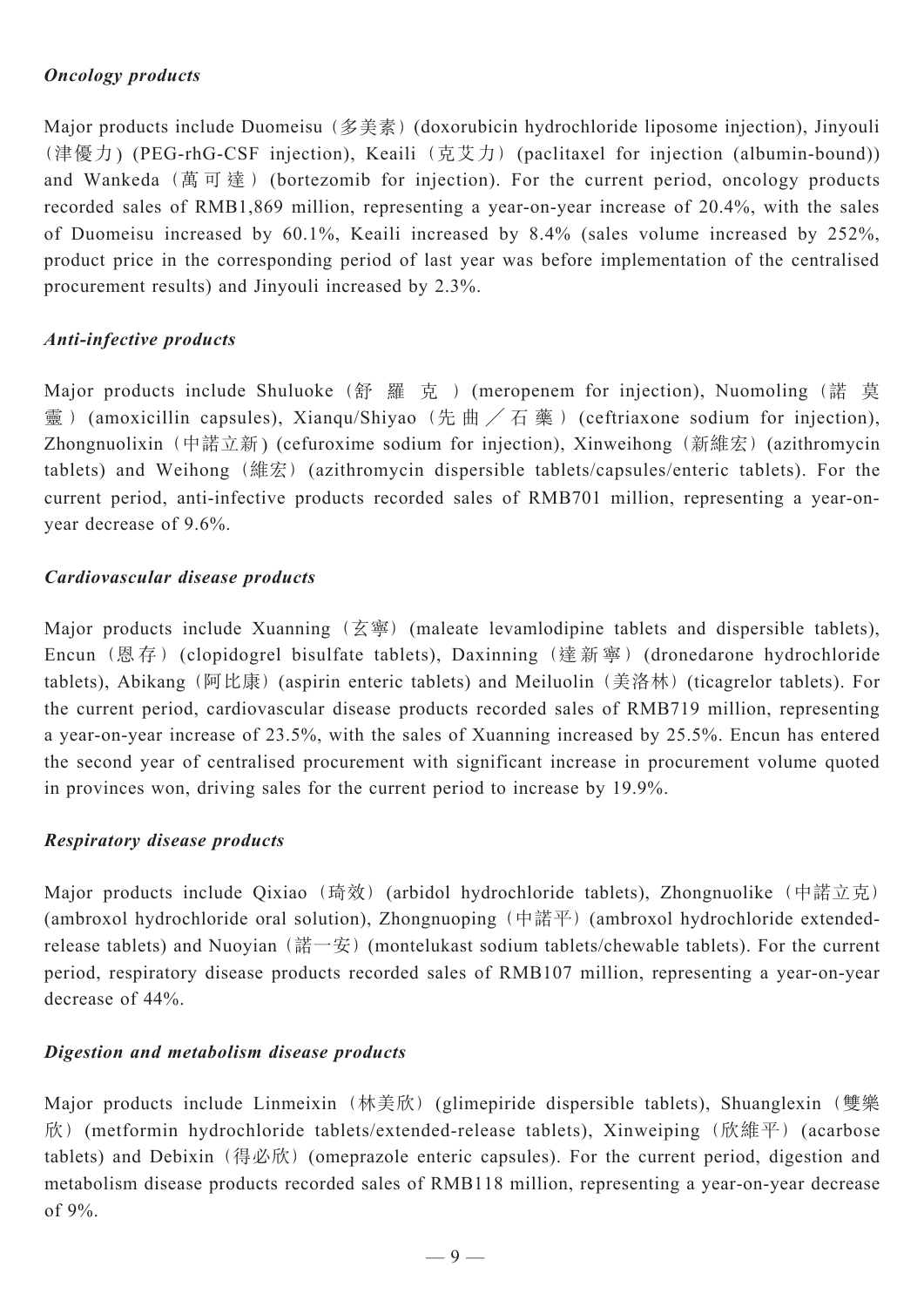# *Products in other therapeutic areas*

Major products include Gubang (固邦) (alendronate sodium tablets/enteric tablets), Qimaite (奇邁 特) (tramadol hydrochloride tablets) and Youdening (優德寧) (celecoxib capsules). For the current period, products in other therapeutic areas recorded sales of RMB171 million, representing a yearon-year increase of 23.7%.

# **Bulk Product Business**

Benefited from product price increase, vitamin C products recorded sales of RMB524 million for the current period, representing a year-on-year increase of 22.9%. The sales of antibiotic and other products also increased by 31% to RMB389 million as a result of sales volume increase.

# **Functional Food and Others Business**

The business recorded sales of RMB341 million for the current period, representing a year-on-year decrease of 10.4%, mainly due to sales volume decrease.

# **Research and Development**

With innovation as the core development strategy, the Group has continued to increase its investment in research and development (R&D) in recent years. Such R&D investment has strengthened the product pipeline under development and begun to reach the harvest stage. Since the beginning of the year, the Group has made the following progress in R&D:

- 1) Anfulike (安複利克) (amphotericin B cholesteryl sulfate complex for injection) obtained drug registration approval in China and was successfully launched on 3 May. Amphotericin B is one of the most effective drugs with the broadest antimicrobial spectrum for prevention and treatment of invasive fungal infections. Compared with same product type available in the domestic market, the product could significantly reduce nephrotoxicity and increase dosage, demonstrating obvious clinical advantages;
- 2) The application for marketing approval of COPIKTRA (克必妥) (duvelisib capsules) in China was accepted and granted priority review. The product was granted marketing approval by the U.S. Food and Drug Administration (FDA) in September 2018, being the first approved dual PI3K-δ and PI3K-γ inhibitor for treatment of adult patients with relapsed/refractory follicular lymphoma after at least two prior systemic therapies;
- 3) NBL-012 injection, JMT101 injection, SYHX1901 tablets, JMT601 injection, SG001 (PD-1) injection in combination with Keaili for treatment for platinum-resistant relapsed epithelial ovarian cancer, SG001 (PD-1) injection in combination with Duomeisu for treatment for PD-L1 positive platinum-resistant relapsed epithelial ovarian cancer, SKLB1028 capsules in combination with azacitidine for treatment-naive AML patients with FLT3 mutation, SKLB1028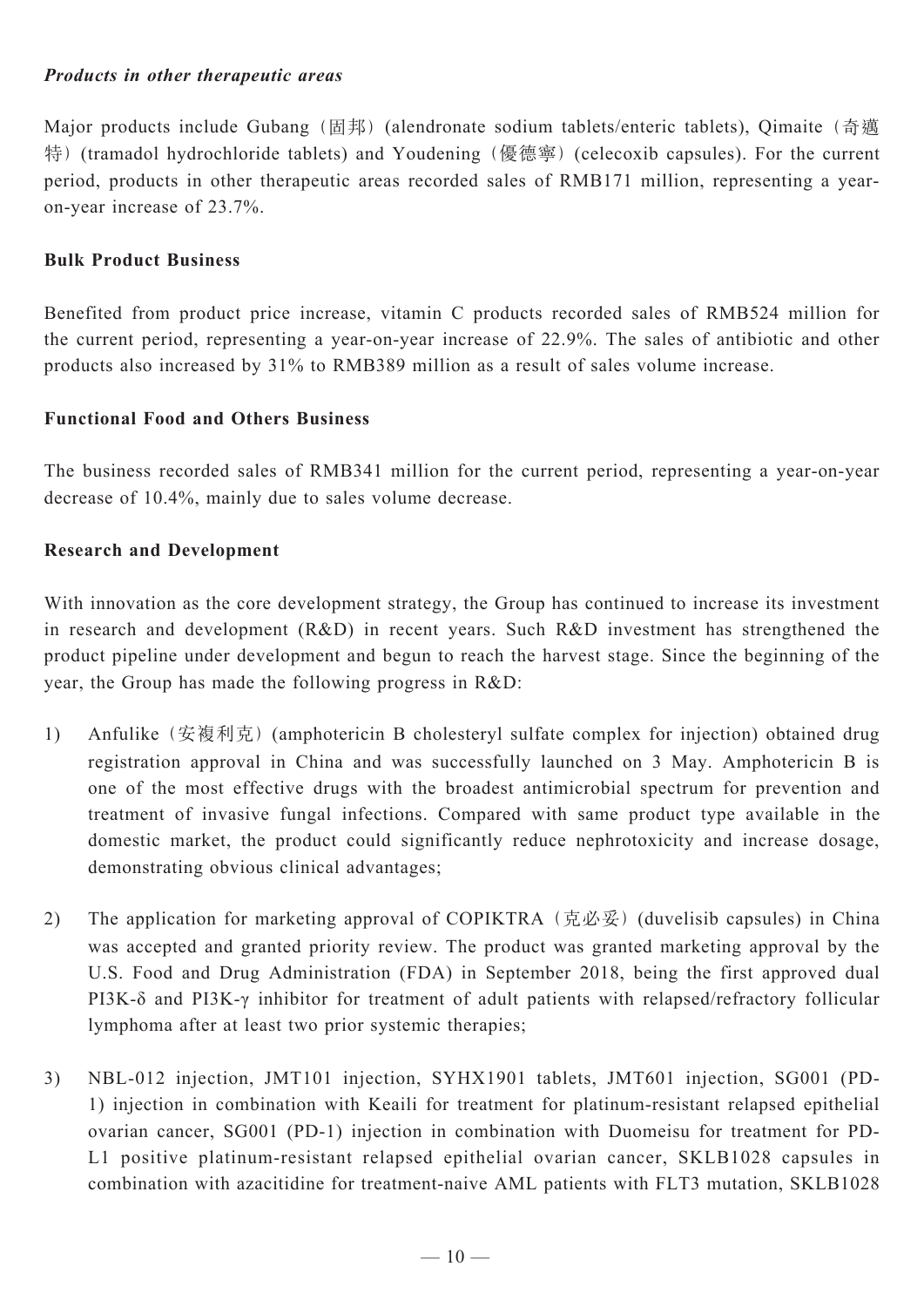capsules in combination with standard treatment "7+3" for treatment-naive AML patients with FLT3 mutation, irinotecan liposome injection (advanced solid tumors), SYHA1811 tablets obtained clinical trial approval in China;

- 4) JMT601 injection, NBL-012 injection obtained clinical trial approval in the U.S.;
- 5) SYSA1801 injection, NBL-015 injection obtained orphan-drug designation in the U.S.;
- 6) Entecavir tablets, esomeprazole magnesium enteric capsules, nintedanib esilate soft capsules, sorafenib tosylate tablets, sitagliptin phosphate tablets, agoliptin benzoate tablets obtained drug registration approval in China;
- 7) Paroxetine hydrochloride enteric capsules, carbamazepine extended-release tablets obtained ANDA approval in the U.S.; and
- 8) 11 generic drug products (19 specifications) have passed or deemed to have passed the consistency of quality and efficacy evaluation of generic drugs.

The R&D expenses for the current period amounted to RMB691 million (charged to profit or loss statement), representing a year-on-year increase of 21.7% and accounting for approximately 12.6% of the revenue of the finished drug business. At present, there are around 300 projects in the pipeline, comprising over 40 innovative small molecule drugs, over 40 innovative macromolecule drugs and over 20 drugs of new preparation, primarily focusing on the therapeutic areas of oncology, autoimmunity, psychiatry and neurology, digestion and metabolism, cardio-cerebrovascular system and anti-infectives. There are currently 30 products pending drug registration approval, 39 products under clinical trials (including 31 innovative drugs and 8 drugs of new preparation) and 5 products pending clinical trial approval.

The Group actively files patent applications for its R&D projects. Since the beginning of the year, the Group has filed 72 patent applications (43 domestic, 21 overseas and 8 patent cooperation treaty (PCT) applications); and received 18 authorisations (10 domestic and 8 overseas).

In the three years ahead, the Group is expected to launch more than 60 new products, not less than 15 of which will be key products with market potential exceeding RMB1 billion each. In addition, products developed on the nanotechnology platform, such as mitoxantrone liposomes, docetaxel albumin nanoparticles and paclitaxel albumin nanoparticles (fast dissolving), are all heavyweight products with global patents and great market value. The launch of these products will certainly provide strong support to the Group's high-quality growth in the future.